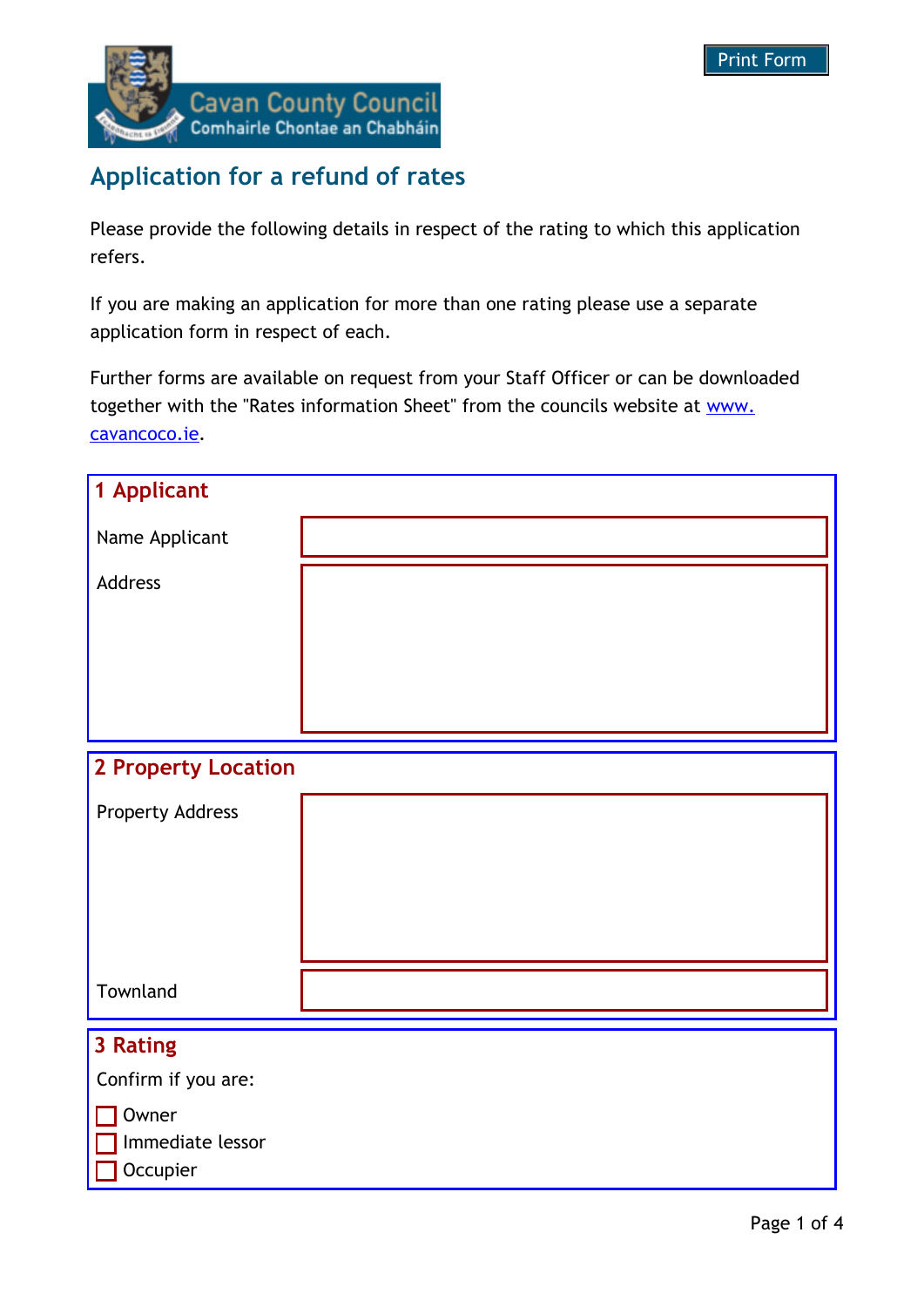# **4 Rate bill information** The following information is available on your rate bill and should be provided in respect of each application. Customer ID Rate No (ED/TL) VO No Rateable Valuation Amount of Annual Rates Desc/Type Electoral Division **5 Claims in respect of periods of vacancy** Period during which the rating was vacant (Please provide precise dates, e.g. 22/02/2007). From

To

Was the property for sale at any time during the period of vacancy?

 $\prod$  Yes  $\Box$  No

State the amount of rates which you are requesting to be refunded (i.e. 1/12 of the annual rates for each complete calendar month of vacancy. Amounts for periods of less than one month are not refundable).

Amount

State the reason for your request for a refund of rates in respect of the above rating

(e.g. The bonafide inability of the landlord to obtain a suitable tenant at a

reasonable rent or alternatively for the execution of repairs/alterations).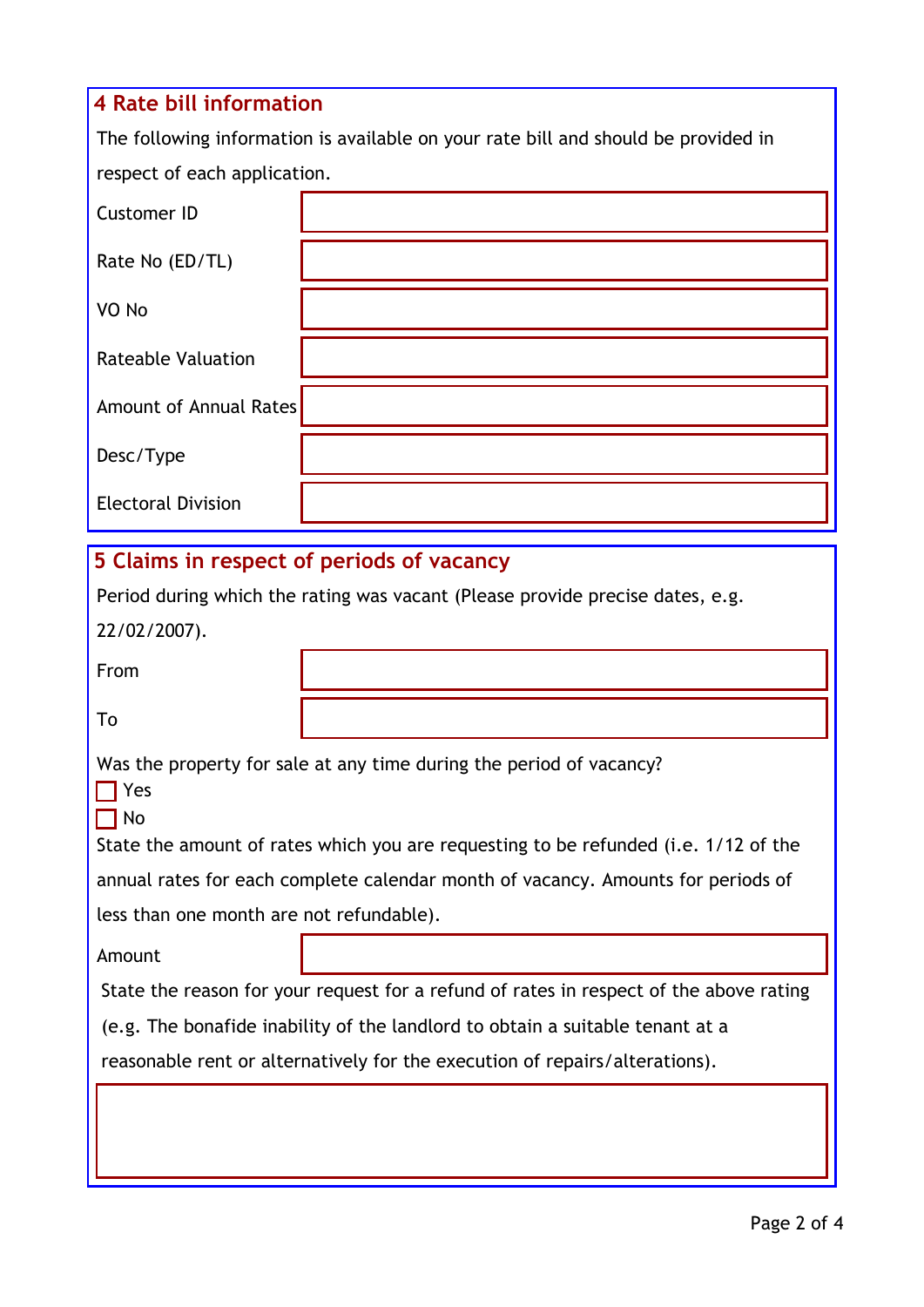| 6 Check list of required documentation                                      |  |  |
|-----------------------------------------------------------------------------|--|--|
| Have you enclosed letter from Auctioneer / Architect?                       |  |  |
| Yes                                                                         |  |  |
| No                                                                          |  |  |
| Have you enclosed original full page newspaper advert / webpage?            |  |  |
| Yes                                                                         |  |  |
| 1 No                                                                        |  |  |
| Have you enclosed copies of receipts totalling to the amount of your claim? |  |  |
| Yes                                                                         |  |  |
| No                                                                          |  |  |

| <b>7 Receipts</b>                                      |  |  |  |
|--------------------------------------------------------|--|--|--|
| Number of receipts issued to make up the total claimed |  |  |  |
| Detail receipt numbers and                             |  |  |  |
| amount of each receipt                                 |  |  |  |
| Are the receipts issued in your name?                  |  |  |  |
| Yes                                                    |  |  |  |
| No                                                     |  |  |  |
| If no, detail your reasons for                         |  |  |  |
| claiming a refund in respect                           |  |  |  |
| of the attached receipts                               |  |  |  |

## **8 Declaration**

I declare that I have read in full the "Rates Information Sheet" provided to me by the Staff Officer at the time of service of the rate bill, that my application satisfies fully the criteria stated therein and that I have provided all of the required supporting documentation detailed in the Rates Information Sheet.

I hereby certify that the details and information provided by me are true and correct. I acknowledge and accept that this application will not be considered for a refund of rates unless it is supported in full by the specified documentation.

Applicant Signature

Date